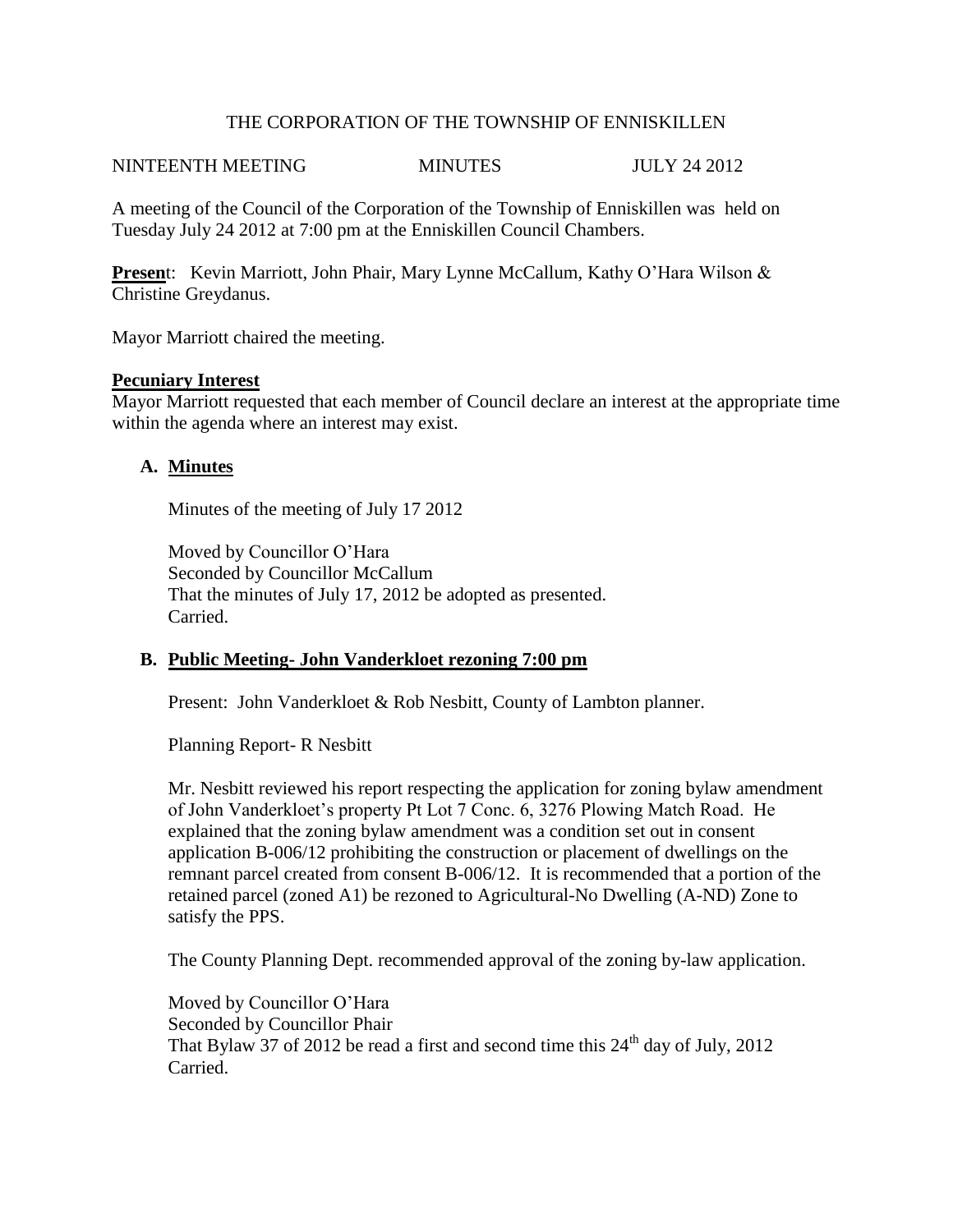Nineteenth Meeting Page 2 July 24, 2012

Moved by Councillor Greydanus

Seconded by Councillor McCallum That Bylaw 37 of 2012 be read a third time and finally passed this  $24<sup>th</sup>$  day of July, 2012. Carried.

# **C. Interview: Landon Re: Off Road Vehicle Bylaw**

Present: Ariel & Vince Lyons, Stewart Powers, Lori & Francis Haight, Stan Klapak, Greg Brown, Mrs Paul Williams and Sandra Landon.

Mayor Marriott reviewed the history regarding Bylaw 49 of 2006 to regulate the operation of motorcycles with those present while waiting for the arrival of Sandra Landon.

Sandra Landon arrived at 7:15 p.m. and presented Council with her reasons for not passing Bylaw 42 of 2012 to include her property at 3917 Tile Yard Road in regulating the operation of motorcyles. Mrs. Landon stated there had been no official complaint made regarding the use of motorcyles on their property. She stated that her family had been considerate with their neighbours regarding the noise and time that the bikes were being used since the construction of the dirt bike track. She indicated that her young children were involved with bike competition events and no other persons were invited to practice on their track, it was for family use only. She noted that the track had been constructed in accordance with the approved guidelines and supervision of the St. Clair Region Cons. Auth.

Stan Klapak asked what steps would be taken by Council to deal with motor cycle noise on Sundays and stated that he would like no bike riding at all.

Francis Haight asked why the Bylaw did not include all residential areas in the Township. He also asked if the bylaw addressed the size of bikes that were allowed.

Mayor Marriott explained that the provisions in the bylaw where taken from other municipal district bylaws and they had carefully considered how the bylaw would impact the Township as a whole regarding numerous different noise related issues. To categorize types and sizes of bikes would need expert advice and noise levels to be measured.

Mrs. Williams pointed out that she had never been approached by Mrs. Landon about the installation of the motor bike track.

Vince Lyons pointed out that he had witnessed adults as well as children riding bikes on the Landon property.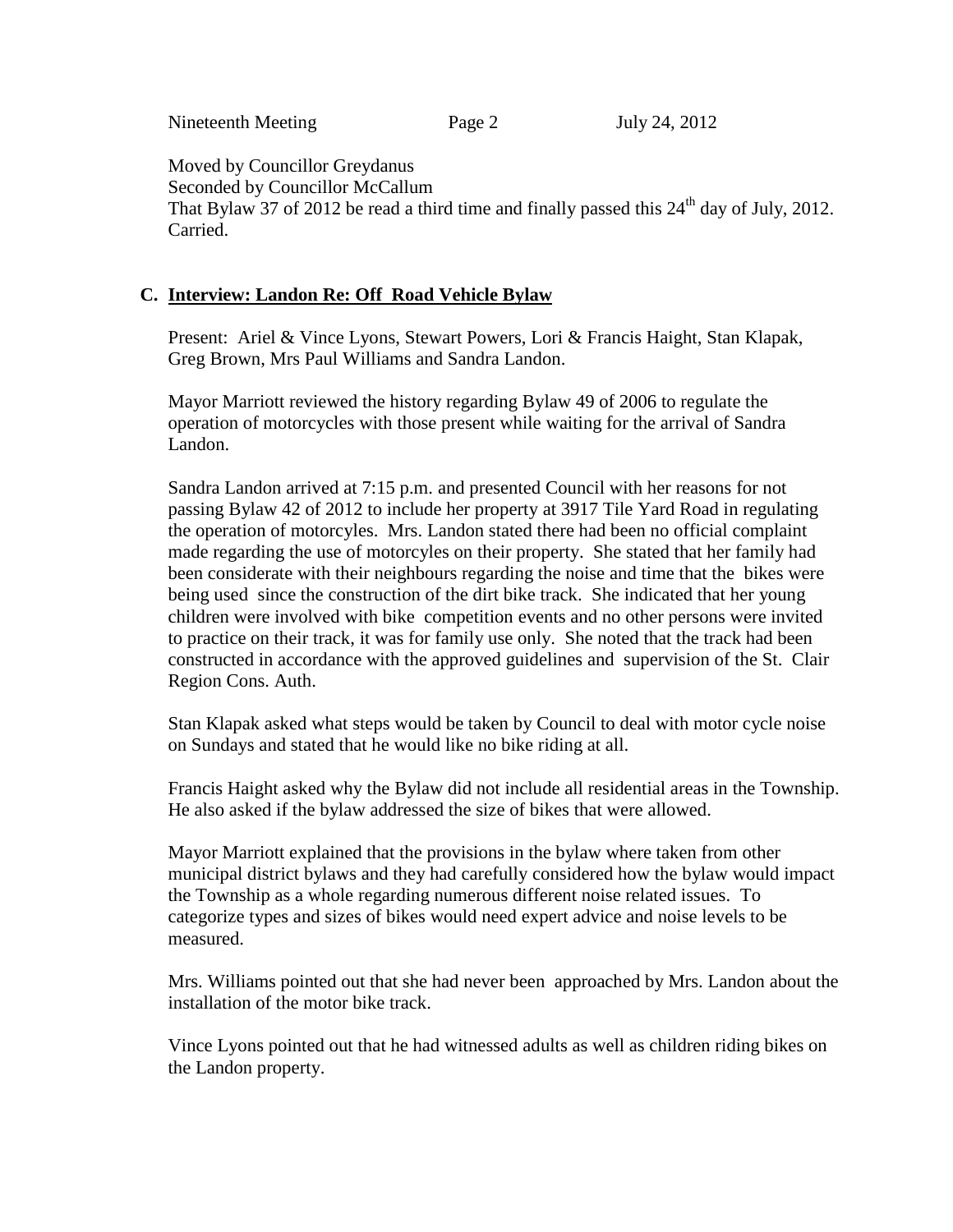Nineteenth Meeting Page 3 July 24, 2012

Councillor McCallum stated that passing of the bylaw should not affect their usage of the track if they are already using it within the timelines stated in the bylaw.

Moved by Councillor McCallum Seconded by Councillor Phair That first & second reading be given to Bylaw 42 of 2012.

Councillor O'Hara Wilson spoke about amending the bylaw to include other residential areas like Oil City.

Planner Rob Nesbitt asked what is the specific issue, noise or fill placed in the track. He explained that Council has no authority to deal with the placement of fill on the property and that the Township Zoning bylaw prohibits a commercial bike track.

Moved by Councillor Greydanus Seconded by Councillor O'Hara Wilson That Bylaw No. 42 of 2012 be given third and final reading this  $24<sup>th</sup>$  day of July, 2012. All in favour. Carried.

D. Interview:

## **1. Roads**

a. Sun Canadian Pipe Plowing Match Road maintenance

Council had no concerns regarding the pipeline valve rebuilding on the west side of Plowing Match Road between La Salle Line & Churchill Line as the work will be completed shortly.

### **2. Drainage**

a. Request for Drain Maintenance- Leo Deschamp has requested a cleanout of the Fox Creek Drain from 21 Sideroad (Black Ash Road) east.

Moved by Kathy O'Hara Wilson Seconded by John Phair That Councillor McCallum attend the site meeting to be held on the Fox Creek Drain. Carried.

## **E. Correspondence for information**

- 1. M Gravelle Minister of Natural Resources- commercial fill applications
- 2. Federation of Canadian Municipalities
	- a. communique July 12-12
	- b. Proposed Federal Wastewater Regulations